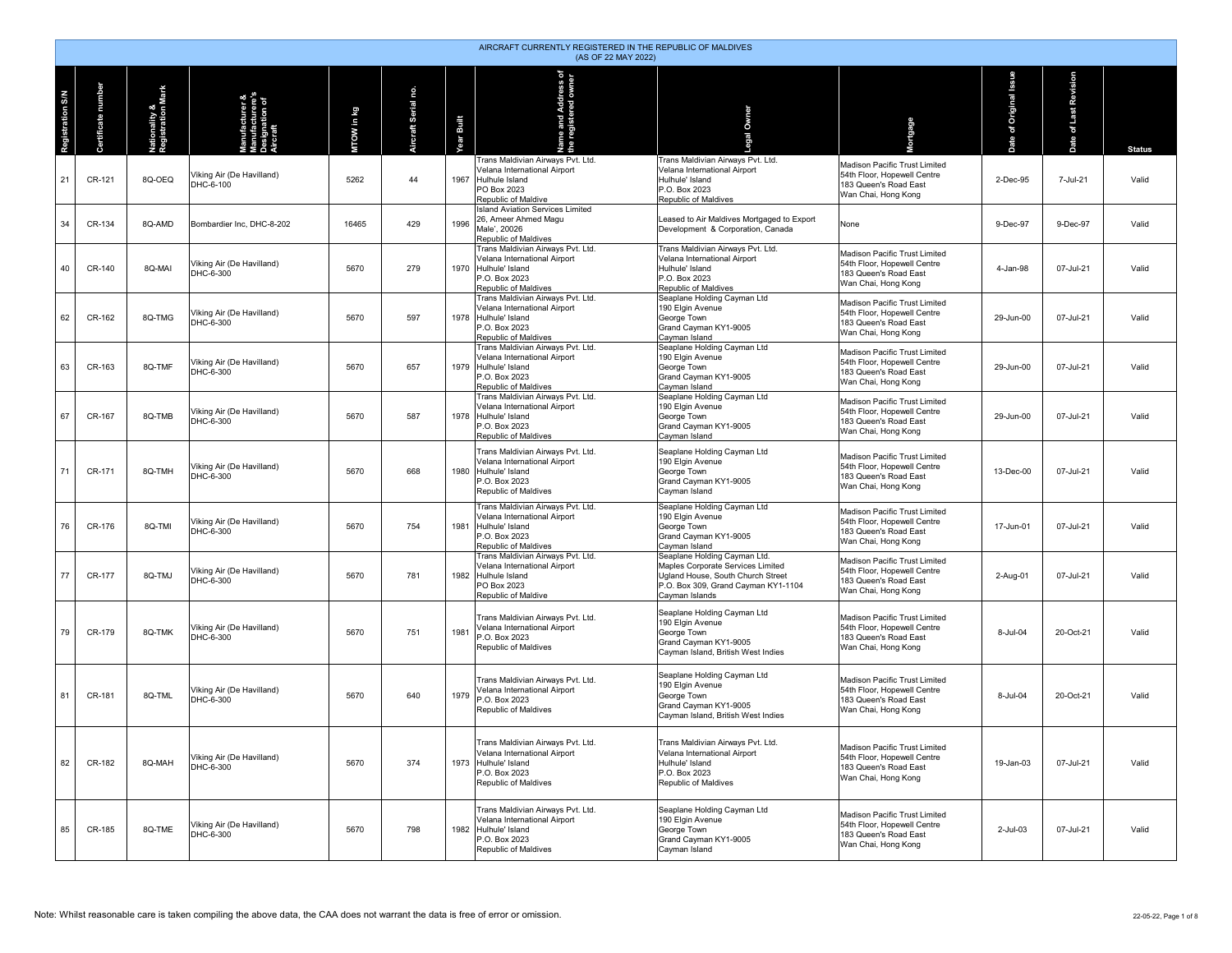|                  | AIRCRAFT CURRENTLY REGISTERED IN THE REPUBLIC OF MALDIVES<br>(AS OF 22 MAY 2022) |                                    |                                                                |            |                     |            |                                                                                                                                |                                                                                                                                                                 |                                                                                                              |                                   |                          |               |  |  |
|------------------|----------------------------------------------------------------------------------|------------------------------------|----------------------------------------------------------------|------------|---------------------|------------|--------------------------------------------------------------------------------------------------------------------------------|-----------------------------------------------------------------------------------------------------------------------------------------------------------------|--------------------------------------------------------------------------------------------------------------|-----------------------------------|--------------------------|---------------|--|--|
| Registration S/N | rtificate number<br>දී                                                           | Nationality &<br>Registration Mark | lanufacturer &<br>lanufacturere's<br>esignation of<br>.ircraft | MTOW in kg | Aircraft Serial no. | Year Built | Name and Address of<br>the registered owner                                                                                    | Owner                                                                                                                                                           | rtgage                                                                                                       | enss<br><b>Griginal</b><br>ð<br>9 | of Last Revision<br>Date | <b>Status</b> |  |  |
| 91               | CR-191                                                                           | 8Q-TMN                             | Viking Air (De Havilland)<br>DHC-6-300                         | 5670       | 700                 | 1980       | Trans Maldivian Airways Pvt. Ltd.<br>Velana International Airport<br>P.O. Box 2023<br>Republic of Maldives                     | Seaplane Holding Cayman Ltd<br>190 Elgin Avenue<br>George Town<br>Grand Cayman KY1-9005<br>Cayman Island, British West Indies                                   | Madison Pacific Trust Limited<br>54th Floor, Hopewell Centre<br>183 Queen's Road East<br>Wan Chai, Hong Kong | 25-Oct-04                         | 20-Oct-21                | Valid         |  |  |
| 93               | CR-193                                                                           | 8Q-TMO                             | Viking Air (De Havilland)<br>DHC-6-300                         | 5670       | 234                 | 1969       | Trans Maldivian Airways Pvt. Ltd.<br>Velana International Airport<br>-. O. Box 2023<br>Republic of Maldives                    | Seaplane Holding Cayman Ltd<br>190 Elgin Avenue<br>George Town<br>Grand Cavman KY1-9005<br>Cayman Island, British West Indies                                   | Madison Pacific Trust Limited<br>54th Floor. Hopewell Centre<br>183 Queen's Road East<br>Wan Chai, Hong Kong | 13-Dec-04                         | 20-Oct-21                | Valid         |  |  |
| 95               | CR-195                                                                           | 8Q-MAO                             | Viking Air (De Havilland)<br>DHC-6-300                         | 5670       | 259                 | 1969       | Trans Maldivian Airways Pvt. Ltd.<br>Velana International Airport<br>Hulhule Island<br>PO Box 2023<br>Republic of Maldive      | Trans Maldivian Airways Pvt. Ltd.<br>Velana International Airport<br>Hulhule Island<br>PO Box 2023<br>Republic of Maldive                                       | Madison Pacific Trust Limited<br>54th Floor, Hopewell Centre<br>183 Queen's Road East<br>Wan Chai, Hong Kong | 25-Sep-05                         | 07-Jul-21                | Valid         |  |  |
| 98               | CR-198                                                                           | 8Q-TMQ                             | Viking Air (De Havilland)<br>DHC-6-300                         | 5670       | 753                 | 1981       | Trans Maldivian Airways Pvt. Ltd.<br>Velana International Airport<br>Hulhule Island<br>PO Box 2023<br>Republic of Maldive      | Seaplane Holding Cayman Ltd.<br>Maples Corporate Services Limited<br>Ugland House, South Church Street<br>P.O. Box 309, Grand Cayman KY1-1104<br>Cayman Islands | Madison Pacific Trust Limited<br>54th Floor, Hopewell Centre<br>183 Queen's Road East<br>Wan Chai, Hong Kong | 28-Dec-05                         | 7-Jul-21                 | Valid         |  |  |
| 99               | CR-199                                                                           | 8Q-TMP                             | Viking Air (De Havilland)<br>DHC-6-300                         | 5670       | 652                 |            | Trans Maldivian Airways Pvt. Ltd.<br>Velana International Airport<br>1979 Hulhule Island<br>PO Box 2023<br>Republic of Maldive | Seaplane Holding Cayman Ltd.<br>Maples Corporate Services Limited<br>Ugland House, South Church Street<br>P.O. Box 309, Grand Cayman KY1-1104<br>Cayman Islands | Madison Pacific Trust Limited<br>54th Floor, Hopewell Centre<br>183 Queen's Road East<br>Wan Chai, Hong Kong | 3-Jan-06                          | 7-Jul-21                 | Valid         |  |  |
| 100              | CR-200                                                                           | 8Q-TMR                             | Viking Air (De Havilland)<br>DHC-6-300                         | 5670       | 270                 | 1969       | Trans Maldivian Airways Pvt. Ltd.<br>Velana International Airport<br>Hulhule Island<br>PO Box 2023<br>Republic of Maldive      | Seaplane Holding Cayman Ltd.<br>Maples Corporate Services Limited<br>Ugland House, South Church Street<br>P.O. Box 309, Grand Cayman KY1-1104<br>Cayman Islands | Madison Pacific Trust Limited<br>54th Floor, Hopewell Centre<br>183 Queen's Road East<br>Wan Chai, Hong Kong | 30-May-06                         | 7-Jul-21                 | Valid         |  |  |
| 108              | CR-204                                                                           | 8Q-IAQ                             | Bombardier Inc. DHC-8-202                                      | 16465      | 542                 | 2000       | Island Aviation Services Limited<br>Block No 345, Maieedhee Magu<br>Male', 20345<br>Republic of Maldives                       | <b>Island Aviation Services Limited</b><br>Block No 345, Maieedhee Magu<br>Male', 20345<br>Republic of Maldives                                                 | State Bank of India, Male' Branch<br>H.Sunleet, Boduthakurufaanu Magu<br>Male', Maldives                     | 23-Nov-06                         | 17-Aug-15                | Valid         |  |  |
| 109              | CR-205                                                                           | 8Q-MAT                             | Viking Air (De Havilland)<br>DHC-6-200                         | 5262       | 146                 | 1968       | Trans Maldivian Airways Pvt. Ltd.<br>Velana International Airport<br>Hulhule Island<br>PO Box 2023<br>Republic of Maldive      | Trans Maldivian Airways Pvt. Ltd.<br>Velana International Airport<br>Hulhule Island<br>PO Box 2023<br>Republic of Maldive                                       | Madison Pacific Trust Limited<br>54th Floor, Hopewell Centre<br>183 Queen's Road East<br>Wan Chai, Hong Kong | 19-Nov-06                         | 07-Jul-21                | Valid         |  |  |
| 111              | CR-207                                                                           | 8Q-IAP                             | Bombardier Inc, DHC-8-315                                      | 18640      | 491                 | 1997       | <b>Island Aviation Services Limited</b><br>Block No 345, Majeedhee Magu<br>Male', 20345<br>Republic of Maldives                | <b>Island Aviation Services Limited</b><br>Block No 345, Majeedhee Magu<br>Male', 20345<br>Republic of Maldives                                                 | State Bank of India, Male' Branch<br>H.Sunleet, Boduthakurufaanu Magu<br>Male'. Maldives                     | 26-Oct-07                         | 17-Aug-15                | Valid         |  |  |
| 113              | CR-209                                                                           | 8Q-TMS                             | Viking Air (De Havilland)<br>DHC-6-300                         | 5670       | 663                 | 1980       | Trans Maldivian Airways Pvt. Ltd.<br>Velana International Airport<br>Hulhule Island<br>PO Box 2023<br>Republic of Maldive      | Trans Maldivian Airways Pvt. Ltd.<br>Ibrahim Nasir International Airport<br>P.O box 2023<br>Republic of Maldives                                                | Madison Pacific Trust Limited<br>54th Floor, Hopewell Centre<br>183 Queen's Road East<br>Wan Chai, Hong Kong | 07-Jun-08                         | 7-Jul-21                 | Valid         |  |  |
| 114              | CR-210                                                                           | 8Q-IAO                             | Bombardier Inc, DHC-8-315                                      | 18640      | 544                 | 2000       | <b>Island Aviation Services Limited</b><br>Block No 345, Maieedhee Magu<br>Male', 20345<br>Republic of Maldives                | <b>Island Aviation Services Limited</b><br>Block No 345. Maieedhee Magu<br>Male', 20345<br>Republic of Maldives                                                 | State Bank of India, Male' Branch<br>H.Sunleet, Boduthakurufaanu Magu<br>Male'. Maldives                     | 11-Jul-08                         | 17-Aug-15                | Valid         |  |  |
| 116              | CR-212                                                                           | 8Q-MAX                             | Viking Air (De Havilland)<br>DHC-6-300                         | 5670       | 755                 | 1981       | Trans Maldivian Airways Pvt. Ltd.<br>Velana International Airport<br>Hulhule Island<br>PO Box 2023<br>Republic of Maldive      | Trans Maldivian Airways Pvt. Ltd.<br>Velana International Airport<br>Hulhule Island<br>PO Box 2023<br>Republic of Maldive                                       | Madison Pacific Trust Limited<br>54th Floor, Hopewell Centre<br>183 Queen's Road East<br>Wan Chai, Hong Kong | 15-Jan-09                         | 07-Jul-21                | Valid         |  |  |
| 118              | CR-214                                                                           | 8Q-MAW                             | Viking Air (De Havilland)<br>DHC-6-300                         | 5670       | 722                 |            | Trans Maldivian Airways Pvt. Ltd.<br>Velana International Airport<br>1980 Hulhule Island<br>PO Box 2023<br>Republic of Maldive | Trans Maldivian Airways Pyt. Ltd.<br>Velana International Airport<br>Hulhule Island<br>PO Box 2023<br>Republic of Maldive                                       | Madison Pacific Trust Limited<br>54th Floor, Hopewell Centre<br>183 Queen's Road East<br>Wan Chai, Hong Kong | 08-Mar-09                         | 07-Jul-21                | Valid         |  |  |
| 119              | CR-215                                                                           | 8Q-MAZ                             | Viking Air (De Havilland)<br>DHC-6-300                         | 5670       | 774                 | 1981       | Trans Maldivian Airways Pvt. Ltd.<br>Velana International Airport<br>Hulhule Island<br>PO Box 2023<br>Republic of Maldive      | Trans Maldivian Airways Pvt. Ltd.<br>Velana International Airport<br>Hulhule Island<br>PO Box 2023<br>Republic of Maldive                                       | Madison Pacific Trust Limited<br>54th Floor, Hopewell Centre<br>183 Queen's Road East<br>Wan Chai, Hong Kong | 18-Jun-09                         | 07-Jul-21                | Valid         |  |  |
| 120              | CR-216                                                                           | 8Q-MAF                             | Viking Air (De Havilland)<br>DHC-6-300                         | 5670       | 449                 |            | Trans Maldivian Airways Pvt. Ltd.<br>Velana International Airport<br>1975 Hulhule Island<br>PO Box 2023<br>Republic of Maldive | Trans Maldivian Airways Pvt. Ltd.<br>Velana International Airport<br>Hulhule Island<br>PO Box 2023<br>Republic of Maldive                                       | Madison Pacific Trust Limited<br>54th Floor, Hopewell Centre<br>183 Queen's Road East<br>Wan Chai, Hong Kong | 31-Aug-09                         | 07-Jul-21                | Valid         |  |  |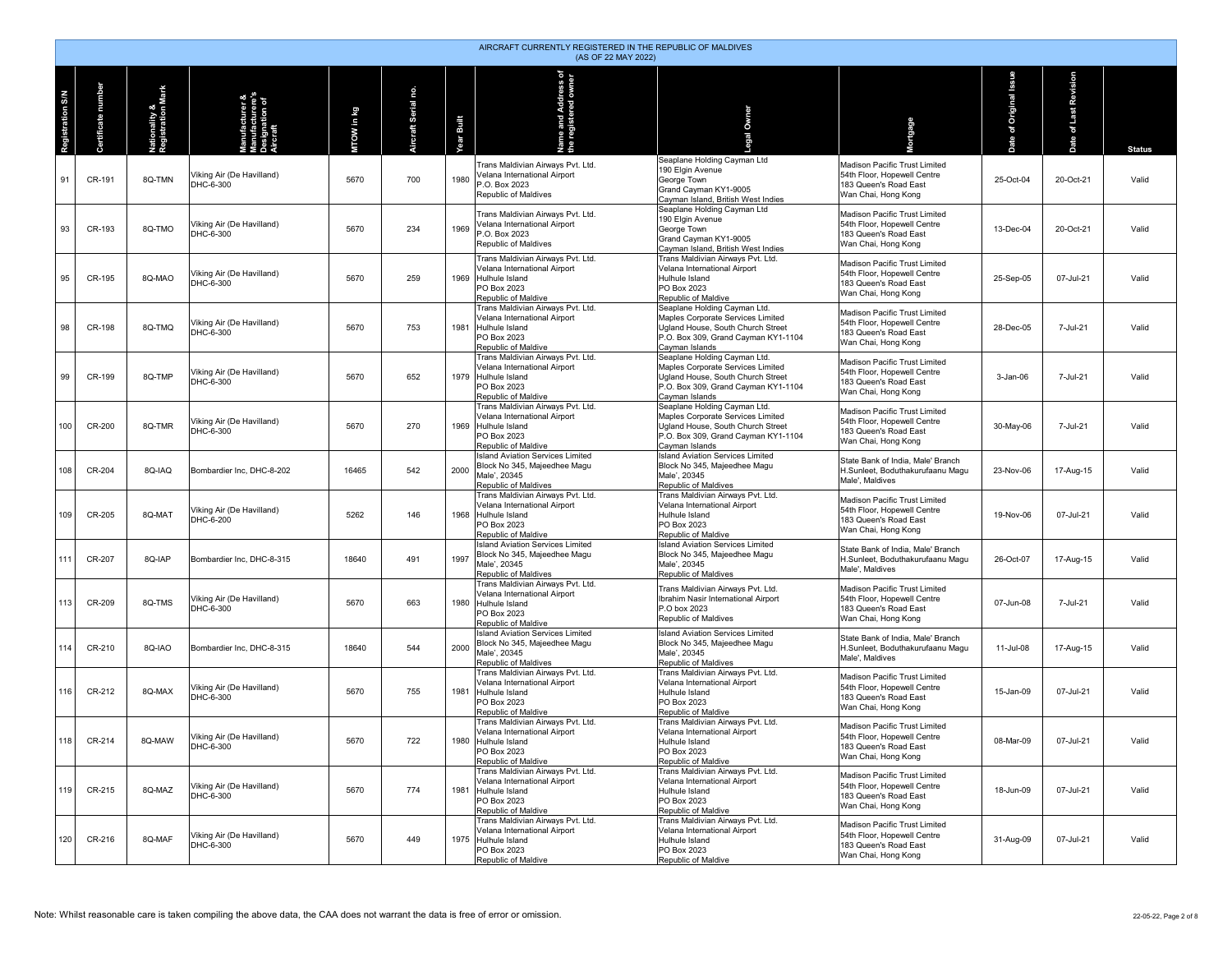|                  | AIRCRAFT CURRENTLY REGISTERED IN THE REPUBLIC OF MALDIVES<br>(AS OF 22 MAY 2022) |                                    |                                                        |            |                     |                   |                                                                                                                                                                     |                                                                                                                                                                 |                                                                                                              |                                    |                          |               |  |  |
|------------------|----------------------------------------------------------------------------------|------------------------------------|--------------------------------------------------------|------------|---------------------|-------------------|---------------------------------------------------------------------------------------------------------------------------------------------------------------------|-----------------------------------------------------------------------------------------------------------------------------------------------------------------|--------------------------------------------------------------------------------------------------------------|------------------------------------|--------------------------|---------------|--|--|
| Registration S/N | number<br>rtificate i<br>ŏ                                                       | Nationality &<br>Registration Mark | nufacturer &<br>nufacturere's<br>signation of<br>craft | MTOW in kg | Aircraft Serial no. | <b>Year Built</b> | Name and Address of<br>the registered owner                                                                                                                         | Owner                                                                                                                                                           | <b>Aortgage</b>                                                                                              | ssue<br>Original<br>$\bar{5}$<br>ه | of Last Revision<br>Date | <b>Status</b> |  |  |
| 122              | CR-218                                                                           | 8Q-MAJ                             | Viking Air (De Havilland)<br>DHC-6-300                 | 5670       | 837                 | 1988              | Trans Maldivian Airways Pvt. Ltd.<br>Velana International Airport<br>Hulhule Island<br>PO Box 2023<br>Republic of Maldive                                           | Trans Maldivian Airways Pvt. Ltd.<br>Velana International Airport<br>Hulhule Island<br>PO Box 2023<br>Republic of Maldive                                       | Madison Pacific Trust Limited<br>54th Floor, Hopewell Centre<br>183 Queen's Road East<br>Wan Chai, Hong Kong | 06-Sep-09                          | 07-Jul-21                | Valid         |  |  |
| 123              | CR-219                                                                           | 8Q-MBB                             | Viking Air (De Havilland)<br>DHC-6-300                 | 5670       | 659                 |                   | Trans Maldivian Airways Pyt, Ltd.<br>Velana International Airport<br>1979 Hulhule Island<br>PO Box 2023<br>Republic of Maldive                                      | Trans Maldivian Airways Pvt. Ltd.<br>Velana International Airport<br>Hulhule Island<br>PO Box 2023<br>Republic of Maldive                                       | Madison Pacific Trust Limited<br>54th Floor, Hopewell Centre<br>183 Queen's Road East<br>Wan Chai, Hong Kong | 25-Oct-09                          | 07-Jul-21                | Valid         |  |  |
| 124              | CR-220                                                                           | 8Q-MAN                             | Viking Air (De Havilland)<br>DHC-6-300                 | 5670       | 435                 |                   | Trans Maldivian Airways Pvt. Ltd.<br>Velana International Airport<br>1974 Hulhule Island<br>PO Box 2023<br>Republic of Maldive<br>Trans Maldivian Airways Pvt. Ltd. | Trans Maldivian Airways Pvt. Ltd.<br>Velana International Airport<br>Hulhule Island<br>PO Box 2023<br>Republic of Maldive<br>Trans Maldivian Airways Pvt. Ltd.  | Madison Pacific Trust Limited<br>54th Floor, Hopewell Centre<br>183 Queen's Road East<br>Wan Chai, Hong Kong | 01-Nov-09                          | 07-Jul-21                | Valid         |  |  |
| 125              | CR-221                                                                           | 8Q-MBA                             | Viking Air (De Havilland)<br>DHC-6-300                 | 5670       | 691                 | 1980              | Velana International Airport<br>Hulhule Island<br>PO Box 2023<br>Republic of Maldive                                                                                | Velana International Airport<br>Hulhule Island<br>PO Box 2023<br>Republic of Maldive                                                                            | Madison Pacific Trust Limited<br>54th Floor, Hopewell Centre<br>183 Queen's Road East<br>Wan Chai, Hong Kong | 04-Nov-09                          | 07-Jul-21                | Valid         |  |  |
| 126              | CR-222                                                                           | 8Q-TMU                             | Viking Air (De Havilland)<br>DHC-6-300                 | 5670       | 467                 |                   | Trans Maldivian Airways Pvt. Ltd.<br>Velana International Airport<br>1976 Hulhule Island<br>PO Box 2023<br>Republic of Maldive                                      | Trans Maldivian Airways Pvt. Ltd.<br>Velana International Airport<br>Hulhule Island<br>PO Box 2023<br>Republic of Maldive                                       | Madison Pacific Trust Limited<br>54th Floor. Hopewell Centre<br>183 Queen's Road East<br>Wan Chai, Hong Kong | 23-Nov-09                          | 7-Jul-21                 | Valid         |  |  |
| 127              | CR-223                                                                           | 8Q-TMV                             | Viking Air (De Havilland)<br>DHC-6-300                 | 5670       | 625                 |                   | Trans Maldivian Airways Pvt. Ltd.<br>Velana International Airport<br>1979 Hulhule Island<br>PO Box 2023<br>Republic of Maldive                                      | Trans Maldivian Airways Pvt. Ltd.<br>Velana International Airport<br>Hulhule Island<br>PO Box 2023<br>Republic of Maldive                                       | Madison Pacific Trust Limited<br>54th Floor, Hopewell Centre<br>183 Queen's Road East<br>Wan Chai, Hong Kong | 09-Dec-09                          | 7-Jul-21                 | Valid         |  |  |
| 128              | CR-224                                                                           | 8Q-TMW                             | Viking Air (De Havilland)<br>DHC-6-300                 | 5670       | 768                 | 1981              | Trans Maldivian Airways Pvt. Ltd.<br>Velana International Airport<br>Hulhule Island<br>PO Box 2023<br>Republic of Maldive                                           | Seaplane Holding Cayman Ltd.<br>Maples Corporate Services Limited<br>Ugland House, South Church Street<br>P.O. Box 309, Grand Cayman KY1-1104<br>Cayman Islands | Madison Pacific Trust Limited<br>54th Floor, Hopewell Centre<br>183 Queen's Road East<br>Wan Chai, Hong Kong | 01-Jan-10                          | 7-Jul-21                 | Valid         |  |  |
| 129              | CR-225                                                                           | 8Q-MBC                             | Viking Air (De Havilland)<br>DHC-6-300                 | 5670       | 256                 | 1969              | Trans Maldivian Airways Pvt. Ltd.<br>Velana International Airport<br>Hulhule Island<br>PO Box 2023<br>Republic of Maldive                                           | Trans Maldivian Airways Pvt. Ltd.<br>Velana International Airport<br>Hulhule Island<br>PO Box 2023<br>Republic of Maldive                                       | Madison Pacific Trust Limited<br>54th Floor, Hopewell Centre<br>183 Queen's Road East<br>Wan Chai, Hong Kong | 07-Jan-10                          | 7-Jul-21                 | Valid         |  |  |
| 130              | CR-226                                                                           | 8Q-MAP                             | Viking Air (De Havilland)<br>DHC-6-300                 | 5670       | 571                 |                   | Trans Maldivian Airways Pvt. Ltd.<br>Velana International Airport<br>1978 Hulhule Island<br>PO Box 2023<br>Republic of Maldive                                      | Trans Maldivian Airways Pvt. Ltd.<br>Velana International Airport<br>Hulhule Island<br>PO Box 2023<br>Republic of Maldive                                       | Madison Pacific Trust Limited<br>54th Floor, Hopewell Centre<br>183 Queen's Road East<br>Wan Chai, Hong Kong | 09-Jan-10                          | 07-Jul-21                | Valid         |  |  |
| 131              | CR-227                                                                           | 8Q-MAD                             | Viking Air (De Havilland)<br>DHC-6-300                 | 5670       | 273                 |                   | Trans Maldivian Airways Pvt. Ltd.<br>Velana International Airport<br>1969 Hulhule Island<br>PO Box 2023<br>Republic of Maldive                                      | Trans Maldivian Airways Pvt. Ltd.<br>Velana International Airport<br>Hulhule Island<br>PO Box 2023<br>Republic of Maldive                                       | Madison Pacific Trust Limited<br>54th Floor, Hopewell Centre<br>183 Queen's Road East<br>Wan Chai, Hong Kong | 25-Mar-10                          | 07-Jul-21                | Valid         |  |  |
| 132              | CR-228                                                                           | 8Q-GAA                             | Cessna Aircraft Company, Cessna<br>150L                | 726        | 15072571            | 1971              | Asian Academy of Aeronautics<br>Gan International Airport<br>Gan Island, Addu City                                                                                  | Asian Academy of Aeronautics<br>Gan International Airport<br>Gan Island, Addu City                                                                              | None                                                                                                         | 06-May-10                          | 06-May-10                | Valid         |  |  |
| 133              | CR-229                                                                           | 8Q-MBD                             | Viking Air (De Havilland)<br>DHC-6-300                 | 5670       | 283                 | 1970              | Trans Maldivian Airways Pvt. Ltd.<br>Velana International Airport<br>Hulhule Island<br>PO Box 2023<br>Republic of Maldive                                           | Trans Maldivian Airways Pvt. Ltd.<br>Velana International Airport<br>Hulhule Island<br>PO Box 2023<br>Republic of Maldive                                       | Madison Pacific Trust Limited<br>54th Floor. Hopewell Centre<br>183 Queen's Road East<br>Wan Chai, Hong Kong | 28-Sep-10                          | 7-Jul-21                 | Valid         |  |  |
| 134              | CR-230                                                                           | 8Q-MBE                             | Viking Air (De Havilland)<br>DHC-6-300                 | 5670       | 561                 |                   | Trans Maldivian Airways Pvt. Ltd.<br>Velana International Airport<br>1978 Hulhule Island<br>PO Box 2023<br>Republic of Maldive                                      | Trans Maldivian Airways Pvt. Ltd.<br>Velana International Airport<br>Hulhule Island<br>PO Box 2023<br>Republic of Maldive                                       | Madison Pacific Trust Limited<br>54th Floor, Hopewell Centre<br>183 Queen's Road East<br>Wan Chai, Hong Kong | 21-Oct-10                          | 7-Jul-21                 | Valid         |  |  |
| 135              | CR-231                                                                           | 8Q-TAB                             | Viking Air (De Havilland)<br>DHC-6-300                 | 5670       | 582                 | 1978              | Trans Maldivian Airways Pvt. Ltd.<br>Velana International Airport<br>Hulhule' Island<br>P.O. Box 2023<br>Republic of Maldives                                       | Seaplane Holding Cayman Ltd<br>190 Elgin Avenue<br>George Town<br>Grand Cayman KY1-9005<br>Cayman Island                                                        | Madison Pacific Trust Limited<br>54th Floor, Hopewell Centre<br>183 Queen's Road East<br>Wan Chai, Hong Kong | 29-Oct-10                          | 07-Jul-21                | Valid         |  |  |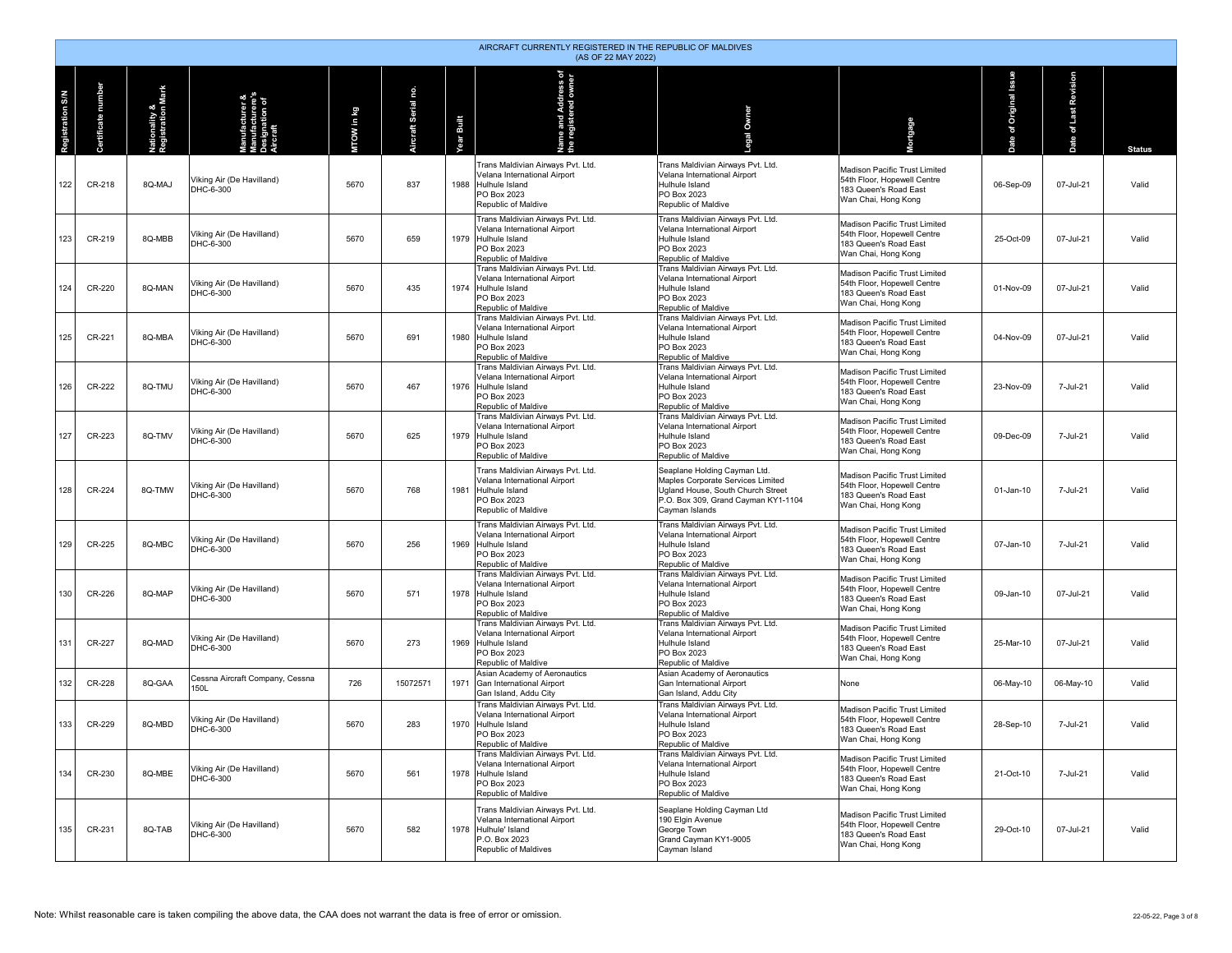|                         | AIRCRAFT CURRENTLY REGISTERED IN THE REPUBLIC OF MALDIVES<br>(AS OF 22 MAY 2022) |                             |                                            |            |                            |                      |                                                                                                                                |                                                                                                                                                                 |                                                                                                                                                                                                  |                   |                          |               |  |  |
|-------------------------|----------------------------------------------------------------------------------|-----------------------------|--------------------------------------------|------------|----------------------------|----------------------|--------------------------------------------------------------------------------------------------------------------------------|-----------------------------------------------------------------------------------------------------------------------------------------------------------------|--------------------------------------------------------------------------------------------------------------------------------------------------------------------------------------------------|-------------------|--------------------------|---------------|--|--|
| <b>Registration S/N</b> | ificate number                                                                   | onality &<br>istration Mark | acturer &<br>nufacturere's<br>signation of | WTOW in kg | <b>vircraft Serial no.</b> | <b>Built</b><br>'ear | ne and Address of<br>registered owner                                                                                          | Owner                                                                                                                                                           | ortgage                                                                                                                                                                                          | Original iss<br>ð | of Last Revision<br>Date | <b>Status</b> |  |  |
| 136                     | CR-232                                                                           | 8Q-TAC                      | Viking Air (De Havilland)<br>DHC-6-300     | 5670       | 580                        | 1978                 | Trans Maldivian Airways Pvt. Ltd.<br>Velana International Airport<br>Hulhule' Island<br>P.O. Box 2023<br>Republic of Maldives  | Seaplane Holding Cayman Ltd<br>190 Elgin Avenue<br>George Town<br>Grand Cayman KY1-9005<br>Cayman Island                                                        | Madison Pacific Trust Limited<br>54th Floor, Hopewell Centre<br>183 Queen's Road East<br>Wan Chai, Hong Kong                                                                                     | 29-Oct-10         | 07-Jul-21                | Valid         |  |  |
| 137                     | CR-233                                                                           | 8Q-GAB                      | Cessna Aircraft Company, Cessna<br>150L    | 726        | 15075492                   | 1974                 | Asian Academy of Aeronautics<br>Gan International Airport<br>Gan Island, Addu City                                             | Tropical Air Solutions Ltd.<br>Mill Mall Tower, 2nd Floor<br>Wickhams Cay 1, PO Box 4406<br>Road Town, Tortola<br><b>British Virgin Islands</b>                 | <b>None</b>                                                                                                                                                                                      | 22-Nov-10         | 17-Sep-15                | Valid         |  |  |
| 139                     | CR-235                                                                           | 8Q-MBF                      | Viking Air (De Havilland)<br>DHC-6-300     | 5670       | 375                        |                      | Trans Maldivian Airways Pvt. Ltd.<br>Velana International Airport<br>1973 Hulhule Island<br>PO Box 2023<br>Republic of Maldive | Trans Maldivian Airways Pvt. Ltd.<br>Velana International Airport<br>Hulhule Island<br>PO Box 2023<br>Republic of Maldive                                       | Madison Pacific Trust Limited<br>54th Floor. Hopewell Centre<br>183 Queen's Road East<br>Wan Chai, Hong Kong                                                                                     | 26-Dec-10         | 7-Jul-21                 | Valid         |  |  |
| 140                     | CR-236                                                                           | 8Q-GAC                      | Cessna Aircraft Company, Cessna<br>150M    | 726        | 15077763                   |                      | Asian Academy of Aeronautics<br>1975 Gan International Airport<br>Gan Island, Addu City                                        | Asian Academy of Aeronautics<br>Gan International Airport<br>Gan Island, Addu City                                                                              | None                                                                                                                                                                                             | 09-Jan-11         | 09-Jan-11                | Valid         |  |  |
| 141                     | CR-237                                                                           | 8Q-GAD                      | Cessna Aircraft Company, Cessna<br>172 RG  | 1193       | 172 RG 0293                | 1980                 | Asian Academy of Aeronautics<br>Gan International Airport<br>Gan Island, Addu City                                             | Asian Academy of Aeronautics<br>Gan International Airport<br>Gan Island, Addu City                                                                              | None                                                                                                                                                                                             | 09-Jan-11         | 09-Jan-11                | Valid         |  |  |
| 143                     | CR-239                                                                           | 8Q-MBG                      | Viking Air (De Havilland)<br>DHC-6-300     | 5670       | 288                        | 1970                 | Trans Maldivian Airways Pvt. Ltd.<br>Velana International Airport<br>Hulhule Island<br>PO Box 2023<br>Republic of Maldive      | Trans Maldivian Airways Pvt. Ltd.<br>Velana International Airport<br>Hulhule Island<br>PO Box 2023<br>Republic of Maldive                                       | Madison Pacific Trust Limited<br>54th Floor, Hopewell Centre<br>183 Queen's Road East<br>Wan Chai, Hong Kong                                                                                     | 24-Mar-11         | 7-Jul-21                 | Valid         |  |  |
| 144                     | CR-240                                                                           | 8Q-TMX                      | Viking Air (De Havilland)<br>DHC-6-400     | 5700       | 848                        |                      | Trans Maldivian Airways Pvt. Ltd.<br>Velana International Airport<br>2011 Hulhule Island<br>PO Box 2023<br>Republic of Maldive | Seaplane Holding Cayman Ltd.<br>Maples Corporate Services Limited<br>Ugland House, South Church Street<br>P.O. Box 309, Grand Cayman KY1-1104<br>Cayman Islands | Madison Pacific Trust Limited<br>54th Floor, Hopewell Centre<br>183 Queen's Road East<br>Wan Chai, Hong Kong                                                                                     | 08-May-11         | 07-Jul-21                | Valid         |  |  |
| 146                     | CR-242                                                                           | 8Q-TMY                      | Viking Air (De Havilland)<br>DHC-6-400     | 5700       | 849                        | 2011                 | Trans Maldivian Airways Pvt. Ltd.<br>Velana International Airport<br>Hulhule Island<br>PO Box 2023<br>Republic of Maldive      | Seaplane Holding Cayman Ltd.<br>Maples Corporate Services Limited<br>Ugland House, South Church Street<br>P.O. Box 309, Grand Cayman KY1-1104<br>Cayman Islands | Madison Pacific Trust Limited<br>54th Floor, Hopewell Centre<br>183 Queen's Road East<br>Wan Chai, Hong Kong                                                                                     | 21-Jun-11         | 07-Jul-21                | Valid         |  |  |
| 147                     | CR-243                                                                           | 8Q-TMZ                      | Viking Air (De Havilland)<br>DHC-6-400     | 5700       | 850                        |                      | Trans Maldivian Airways Pvt. Ltd.<br>Velana International Airport<br>2011 Hulhule Island<br>PO Box 2023<br>Republic of Maldive | Trans Maldivian Airways Pvt. Ltd.<br>Velana International Airport<br>Hulhule Island<br>PO Box 2023<br>Republic of Maldive                                       | Madison Pacific Trust Limited<br>54th Floor, Hopewell Centre<br>183 Queen's Road East<br>Wan Chai, Hong Kong                                                                                     | 15-Aug-11         | 07-Jul-21                | Valid         |  |  |
| 149                     | CR-245                                                                           | 8Q-IAS                      | Bombardier Inc. DHC-8-315                  | 19505      | 546                        | 2000                 | <b>Island Aviation Services Limited</b><br>Block No 345, Majeedhee Magu<br>Male', 20345<br>Republic of Maldives                | <b>Island Aviation Services Limited</b><br>Block No 345, Majeedhee Magu<br>Male', 20345<br>Republic of Maldives                                                 | Maldives Islamic Bank Private Limited<br>H. Medhuziyaaraiydhoshuge<br>Medhuziyaaraiy Magu 20097<br>Male'<br>Maldives                                                                             | 29-Jan-12         | 28-May-19                | Valid         |  |  |
| 150                     | CR-246                                                                           | 8Q-MBH                      | Viking Air (De Havilland)<br>DHC-6-300     | 5670       | 585                        | 1978                 | Trans Maldivian Airways Pvt. Ltd.<br>Ibrahim Nasir International Airport<br>P.O box 2023                                       | Seaplane Holdings A/S<br>Vedbaek Strandvej 456<br>DK-2950<br>Vedbaek, Denmark                                                                                   | None                                                                                                                                                                                             | 04-Mar-12         | 15-Aug-13                | Valid         |  |  |
| 151                     | CR-247                                                                           | 8Q-GAE                      | Cessna Aircraft Company, Cessna<br>150M    | 726        | 15078124                   | 1976                 | Asian Academy of Aeronautics<br>Gan International Airport<br>Gan Island, Addu City                                             | Asian Academy of Aeronautics<br>Gan International Airport<br>Gan Island, Addu City                                                                              | <b>None</b>                                                                                                                                                                                      | 10-Apr-12         | 10-Apr-12                | Valid         |  |  |
| 152                     | CR-248                                                                           | 8Q-GAG                      | Piper Aircraft Inc, Piper PA-34-200T       | 1999       | 34-7570040                 |                      | Asian Academy of Aeronautics<br>1975 Gan International Airport<br>Gan Island, Addu City                                        | Asian Academy of Aeronautics<br>Gan International Airport<br>Gan Island, Addu City                                                                              | None                                                                                                                                                                                             | 10-Apr-12         | 10-Apr-12                | Valid         |  |  |
| 154                     | CR-250                                                                           | 80-IAN                      | Airbus, Airbus A320-214                    | 73500      | 2347                       | 2005                 | Island Aviation Services Limited<br>M. Dar Al-Eiman Building, Majeedhee Magu<br>Male' 20345<br>Republic of Maldives            | MAM Aircraft Leasing 1 (Ireland) Designated<br><b>Activity Company</b><br>32 Molesworth Street<br>Dublin 2,<br>Ireland                                          | UMB Bank, N.A., not in its individual<br>capacity but solely as Administrative<br>Agent for the Lenders<br>6440 S.Millrock Dr. Suite 400<br>Salt Lake City, UT 84121<br>United States of America | $03 - 0ct - 12$   | 29-Dec-21                | Valid         |  |  |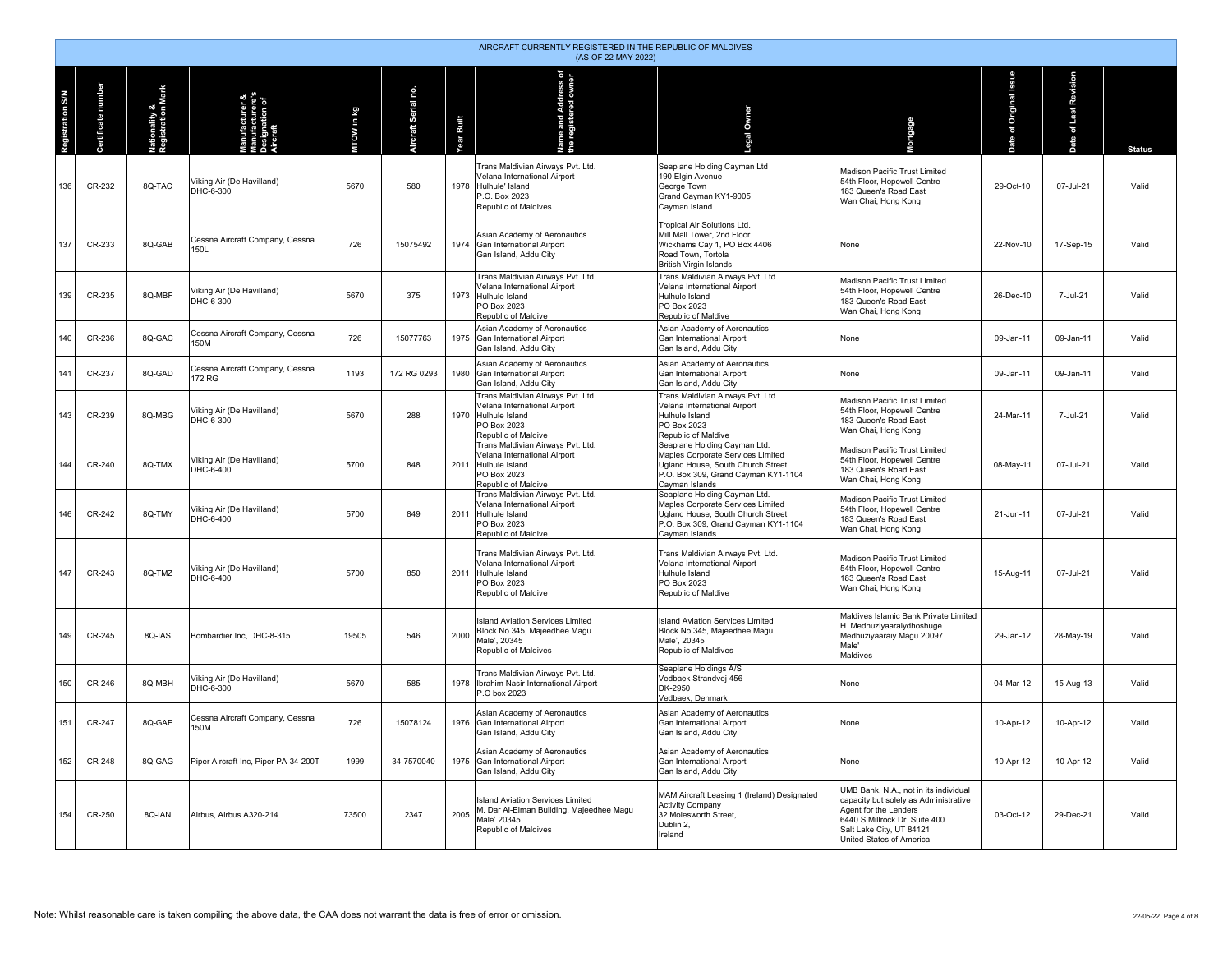|                  | AIRCRAFT CURRENTLY REGISTERED IN THE REPUBLIC OF MALDIVES<br>(AS OF 22 MAY 2022) |                                    |                                                     |            |                     |            |                                                                                                                            |                                                                                                                                                       |                                                                                                              |                             |                                |               |  |  |
|------------------|----------------------------------------------------------------------------------|------------------------------------|-----------------------------------------------------|------------|---------------------|------------|----------------------------------------------------------------------------------------------------------------------------|-------------------------------------------------------------------------------------------------------------------------------------------------------|--------------------------------------------------------------------------------------------------------------|-----------------------------|--------------------------------|---------------|--|--|
| Registration S/N | rtificate number<br>්                                                            | Nationality &<br>Registration Mark | anufacturer &<br>anufacturere's<br>rcraft<br>rcraft | MTOW in kg | Aircraft Serial no. | Year Built | Name and Address of<br>the registered owner                                                                                | al Owner                                                                                                                                              | Mortgage                                                                                                     | Original Issue<br>ð<br>Date | Revision<br>of Last<br>9<br>កី | <b>Status</b> |  |  |
| 156              | CR-252                                                                           | 8Q-IAM                             | Bombardier Inc, DHC-8-314                           | 19505      | 499                 | 1997       | <b>Island Aviation Services Limited</b><br>Block No 345, Majeedhee Magu<br>Male', 20345<br>Republic of Maldives            | AS Air Lease One (Ireland) Limited<br>Universal House,<br>Shannon,<br>County Clare,<br>Ireland                                                        | None                                                                                                         | 27-Sep-13                   | 17-Aug-15                      | Valid         |  |  |
| 159              | CR-255                                                                           | 8Q-IAL                             | Viking Air (De Havilland)<br>DHC-6-300              | 5670       | 358                 | 1973       | <b>Island Aviation Services Limited</b><br>M. Dar Al-Eiman Building, Majeedhee Magu<br>Male' 20345<br>Republic of Maldives | <b>Island Aviation Services Limited</b><br>M. Dar Al-Eiman Building, Majeedhee Magu<br>Male' 20345<br>Republic of Maldives                            | None                                                                                                         | 03-Jun-14                   | 25-Aug-20                      | Valid         |  |  |
| 160              | CR-256                                                                           | 8Q-IAJ                             | Viking Air (De Havilland)<br>DHC-6-300              | 5670       | 276                 | 1970       | <b>Island Aviation Services Limited</b><br>M. Dar Al-Eiman Building, Majeedhee Magu<br>Male' 20345<br>Republic of Maldives | <b>Island Aviation Services Limited</b><br>M. Dar Al-Eiman Building, Majeedhee Magu<br>Male' 20345<br>Republic of Maldives                            | None                                                                                                         | 24-Jun-14                   | 25-Aug-20                      | Valid         |  |  |
| 161              | CR-257                                                                           | 8Q-IAK                             | Bombardier Inc, DHC-8-315                           | 19505      | 557                 | 2001       | <b>Island Aviation Services Limited</b><br>Block No 345, Majeedhee Magu<br>Male', 20345<br>Republic of Maldives            | AS Air Lease V (Ireland) Limited<br>Universal House,<br>Shannon,<br>County Clare,<br>Ireland                                                          | None                                                                                                         | 19-Jul-14                   | 17-Aug-15                      | Valid         |  |  |
| 162              | CR-258                                                                           | 8Q-GAF                             | Cessna Aircraft Company, Cessna<br>150M             | 726        | 15076188            | 1976       | Asian Academy of Aeronautics<br>Gan International Airport<br>Gan Island, Addu City                                         | Asian Academy of Aeronautics<br>Gan International Airport<br>Gan Island, Addu City                                                                    | None                                                                                                         | 14-Oct-14                   | 14-Oct-14                      | Valid         |  |  |
| 163              | CR-259                                                                           | 8Q-TAD                             | Viking Air (De Havilland)<br>DHC-6-300              | 5670       | 701                 | 1980       | Trans Maldivian Airways Pvt. Ltd.<br>Velana International Airport<br>P.O. Box 2023<br>Republic of Maldives                 | Seaplane Holding Cayman Ltd<br>190 Elgin Avenue<br>George Town<br>Grand Cayman KY1-9005<br>Cayman Island, British West Indies                         | Madison Pacific Trust Limited<br>54th Floor, Hopewell Centre<br>183 Queen's Road East<br>Wan Chai, Hong Kong | 18-Nov-14                   | 20-Oct-21                      | Valid         |  |  |
| 164              | CR-260                                                                           | 8Q-VAV                             | Avions de Transport Regional, ATR<br>72-212A        | 22500      | 701                 | 2002       | Villa Air Pyt. Ltd.<br>Villa House, 5th Floor<br>No. 7 Kandidhonmanik Goalhi<br>Male', Republic of Maldives                | NAC Aviation 8 Limited<br>5th Floor, Bedford Place<br><b>Henry Street</b><br>Limerick<br>Ireland                                                      | Investec Bank Plc<br>2 Gresham Street<br>London, EC2V7QP<br><b>United Kingdom</b>                            | 23-Nov-14                   | 18-Feb-16                      | Valid         |  |  |
| 165              | CR-192                                                                           | 8Q-IAH                             | Viking Air (De Havilland)<br>DHC-6-300              | 5670       | 382                 | 1973       | <b>Island Aviation Services Limited</b><br>Block No 345, Majeedhee Magu<br>Male', 20345<br>Republic of Maldives            | <b>Island Aviation Services Limited</b><br>Block No 345, Majeedhee Magu<br>Male', 20345<br>Republic of Maldives                                       | State Bank of India, Male' Branch<br>H.Sunleet, Boduthakurufaanu Magu<br>Male', Maldives                     | 26-Nov-14                   | 29-Mar-18                      | Valid         |  |  |
| 167              | CR-262                                                                           | 8Q-IAI                             | Airbus, Airbus A321-211                             | 89000      | 2599                | 2005       | <b>Island Aviation Services Limited</b><br>Block No 345, Majeedhee Magu<br>Male', 20345<br>Republic of Maldives            | ALC A321 2599, LLC<br>c/o Air Lease Corporation<br>2000 Avenue of the Stars<br>Suite 1000N, Los Angeles<br>California 90067, United States of America | None                                                                                                         | 29-Dec-14                   | 17-Aug-15                      | Valid         |  |  |
| 168              | CR-263                                                                           | 8Q-TAE                             | Viking Air (De Havilland)<br>DHC-6-300              | 5670       | 372                 | 1973       | Trans Maldivian Airways Pvt. Ltd.<br>Velana International Airport<br>P.O. Box 2023<br>Republic of Maldives                 | Seaplane Holding Cayman Ltd<br>190 Elgin Avenue<br>George Town<br>Grand Cayman KY1-9005<br>Cayman Island, British West Indies                         | Madison Pacific Trust Limited<br>54th Floor, Hopewell Centre<br>183 Queen's Road East<br>Wan Chai, Hong Kong | 05-Jan-15                   | 20-Oct-21                      | Valid         |  |  |
| 171              | CR-265                                                                           | 8Q-IAE                             | Viking Air (De Havilland)<br>DHC-6-300              | 5670       | 629                 | 1979       | <b>Island Aviation Services Limited</b><br>Block No 345, Majeedhee Magu<br>Male', 20345<br>Republic of Maldives            | Unity Group Ltd.,<br>Box 26, Site 5 RR2, Lot3, Airdrie Airpark<br>Airdrie, Alberta, Canada, T4B 2A4                                                   | Alberta Treasury Benches<br>Eight Avenue Place<br>Suite 600, 585 8th Avenue SW<br>Calgary, AB T2P 1G1        | 25-Mar-15                   | 12-Jul-17                      | Valid         |  |  |
| 172              | CR-266                                                                           | 8Q-VAW                             | Avions de Transport Regional, ATR<br>72-212A        | 22500      | 702                 | 2002       | Villa Air Pvt. Ltd.<br>Villa House, 5th Floor<br>No. 7 Kandidhonmanik Goalhi<br>Male', Republic of Maldives                | NAC Aviation 8 Limited<br>5th Floor, Bedford Place<br><b>Henry Street</b><br>Limerick,<br>Ireland                                                     | Investec Bank Plc<br>2 Gresham Street<br>London, EC2V 7QP<br><b>United Kingdom</b>                           | 27-Mar-15                   | 18-Feb-16                      | Valid         |  |  |
| 174              | CR-268                                                                           | 8Q-IAR                             | Bombardier Inc, DHC-8-314                           | 19505      | 591                 | 2002       | <b>Island Aviation Services Limited</b><br>Block No 345, Majeedhee Magu<br>Male', 20345<br>Republic of Maldives            | Island Aviation Services Limited<br>Block No 345, Majeedhee Magu<br>Male', 20345<br>Republic of Maldives                                              | None                                                                                                         | 10-Oct-15                   | 10-Oct-15                      | Valid         |  |  |
| 175              | CR-269                                                                           | 8Q-GAI                             | Cessna Aircraft Company, Cessna<br>150M             | 726        | 15078171            | 1978       | Asian Academy of Aeronautics<br>Gan International Airport<br>Gan Island, Addu City                                         | Asian Academy of Aeronautics<br>Gan International Airport<br>Gan Island, Addu City                                                                    | None                                                                                                         | 11-Oct-15                   | 31-Oct-15                      | Valid         |  |  |
| 176              | CR-270                                                                           | 8Q-GAH                             | Cessna Aircraft Company, Cessna<br>150L             | 726        | 15075670            | 1974       | Asian Academy of Aeronautics<br>Gan International Airport<br>Gan Island, Addu City                                         | Asian Academy of Aeronautics<br>Gan International Airport<br>Gan Island, Addu City                                                                    | None                                                                                                         | 12-Oct-15                   | 31-Oct-15                      | Valid         |  |  |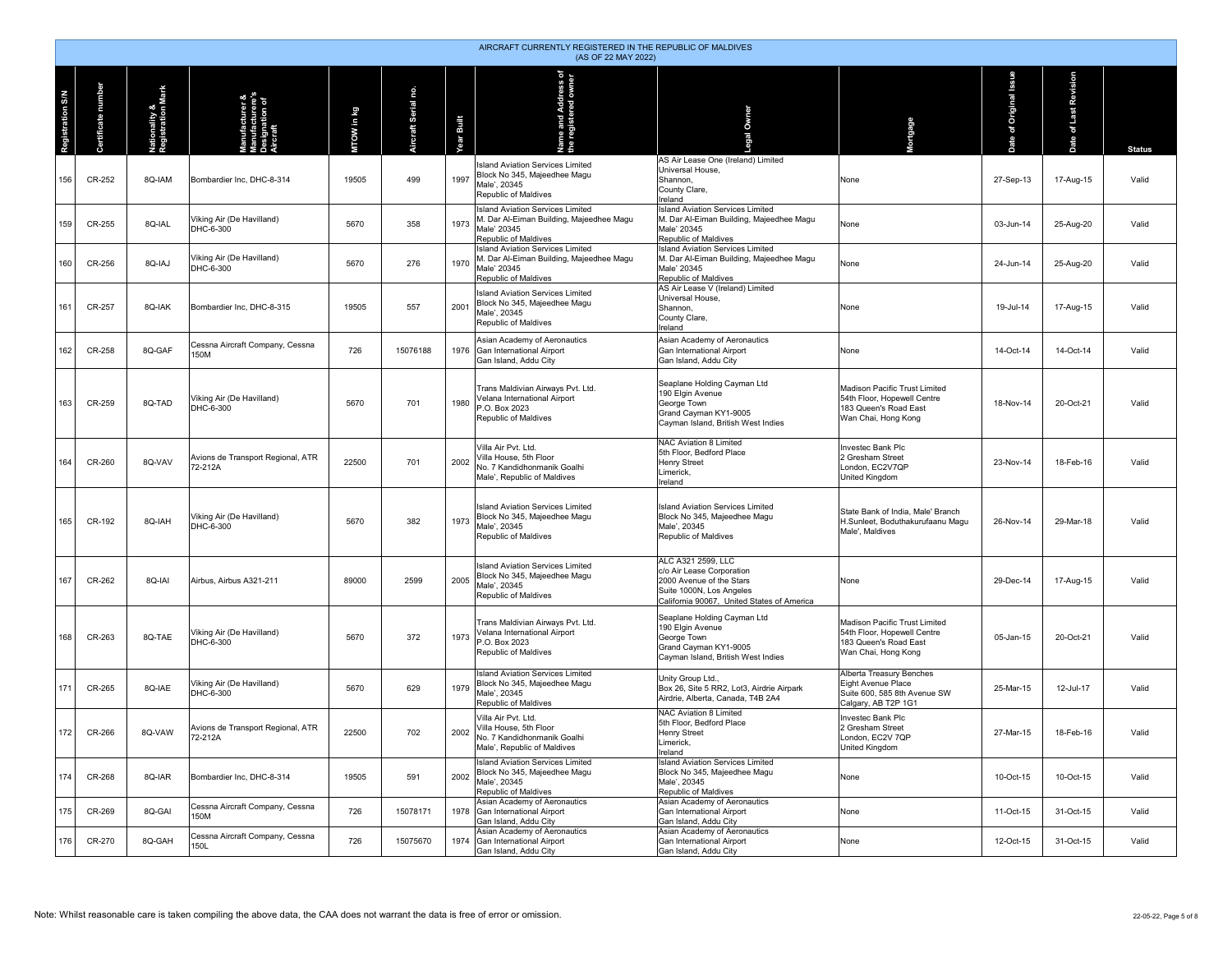|                  | AIRCRAFT CURRENTLY REGISTERED IN THE REPUBLIC OF MALDIVES<br>(AS OF 22 MAY 2022) |                                    |                                                   |            |                     |            |                                                                                                                            |                                                                                                                               |                                                                                                              |                             |                          |               |  |  |
|------------------|----------------------------------------------------------------------------------|------------------------------------|---------------------------------------------------|------------|---------------------|------------|----------------------------------------------------------------------------------------------------------------------------|-------------------------------------------------------------------------------------------------------------------------------|--------------------------------------------------------------------------------------------------------------|-----------------------------|--------------------------|---------------|--|--|
| Registration S/N | rtificate number<br>පි                                                           | Nationality &<br>Registration Mark | ircraft<br>The distribution<br>The raft<br>ırer & | MTOW in kg | Aircraft Serial no. | Year Built | me and Address of<br>Integistered owner<br>ar<br>the i                                                                     | <b>Owner</b>                                                                                                                  | Mortgage                                                                                                     | Original Issue<br>ð<br>Date | Revision<br>of Last<br>ă | <b>Status</b> |  |  |
| 177              | CR-271                                                                           | 8Q-ISA                             | Viking Air (De Havilland)<br>DHC-6-300            | 5670       | 665                 | 1980       | <b>Island Aviation Services Limited</b><br>M. Dar Al-Eiman Building, Majeedhee Magu<br>Male' 20345<br>Republic of Maldives | <b>Island Aviation Services Limited</b><br>M. Dar Al-Eiman Building, Majeedhee Magu<br>Male' 20345<br>Republic of Maldives    | None                                                                                                         | 23-Jun-16                   | 25-Aug-20                | Valid         |  |  |
| 178              | CR-183                                                                           | 8Q-ISC                             | Viking Air (De Havilland)<br>DHC-6-300            | 5670       | 321                 | 1971       | <b>Island Aviation Services Limited</b><br>Block No 345, Majeedhee Magu<br>Male', 20345<br>Republic of Maldives            | <b>Island Aviation Services Limited</b><br>Block No 345, Majeedhee Magu<br>Male', 20345<br>Republic of Maldives               | State Bank of India, Male' Branch<br>H.Sunleet, Boduthakurufaanu Magu<br>Male', Maldives                     | 08-Aug-16                   | 08-Aug-16                | Valid         |  |  |
| 179              | CR-272                                                                           | 8Q-GAJ                             | Textron Aviation Inc., Cessna 172N                | 1043       | 172-67862           | 1977       | Asian Academy of Aeronautics<br>Gan International Airport<br>Gan Island, Addu City                                         | Asian Academy of Aeronautics<br><b>Gan International Airport</b><br>Gan Island, Addu City                                     | None                                                                                                         | 15-Aug-16                   | 15-Aug-16                | Valid         |  |  |
| 180              | CR-273                                                                           | 8Q-GAL                             | Cessna Aircraft Company, Cessna<br><b>FRA150L</b> | 716        | FA-1500255          | 1974       | Asian Academy of Aeronautics<br>Gan International Airport<br>Gan Island, Addu City                                         | Asian Academy of Aeronautics<br>Gan International Airport<br>Gan Island, Addu City                                            | None                                                                                                         | 21-Aug-16                   | 21-Aug-16                | Valid         |  |  |
| 184              | CR-277                                                                           | 8Q-ISD                             | Viking Air (De Havilland)<br>DHC-6-300            | 5670       | 613                 | 1979       | <b>Island Aviation Services Limited</b><br>Block No 345, Majeedhee Magu<br>Male', 20345<br>Republic of Maldives            | <b>Island Aviation Services Limited</b><br>Block No 345, Majeedhee Magu<br>Male', 20345<br>Republic of Maldives               | State Bank of India, Male' Branch<br>H.Sunleet, Boduthakurufaanu Magu<br>Male', Maldives                     | 14-Nov-16                   | 18-Jan-17                | Valid         |  |  |
| 185              | CR-278                                                                           | 8Q-IAT                             | Bombardier Inc. DHC-8-314                         | 19505      | 503                 | 1997       | <b>Island Aviation Services Limited</b><br>Block No 345. Maieedhee Magu<br>Male', 20345<br>Republic of Maldives            | <b>Island Aviation Services Limited</b><br>Block No 345, Majeedhee Magu<br>Male', 20345<br>Republic of Maldives               | State Bank of India, Male' Branch<br>H.Sunleet. Boduthakurufaanu Magu<br>Male', Maldives                     | 14-Dec-16                   | 14-Dec-16                | Valid         |  |  |
| 186              | CR-279                                                                           | 8Q-ISF                             | Viking Air (De Havilland)<br>DHC-6-300            | 5670       | 658                 | 1979       | <b>Island Aviation Services Limited</b><br>Block No 345, Majeedhee Magu<br>Male', 20345<br>Republic of Maldives            | <b>Island Aviation Services Limited</b><br>Block No 345. Maieedhee Magu<br>Male', 20345<br>Republic of Maldives               | Maldives Islamic Bank<br>Ameer Ahmed Magu<br>Male' 20030<br>Maldives                                         | 21-Feb-17                   | 21-Feb-17                | Valid         |  |  |
| 187              | CR-280                                                                           | 8Q-TAG                             | Viking Air (De Havilland)<br>DHC-6-300            | 5670       | 451                 | 1975       | Trans Maldivian Airways Pvt. Ltd.<br>Velana International Airport<br>P.O. Box 2023<br>Republic of Maldives                 | Seaplane Holding Cayman Ltd<br>190 Elgin Avenue<br>George Town<br>Grand Cayman KY1-9005<br>Cayman Island, British West Indies | Madison Pacific Trust Limited<br>54th Floor, Hopewell Centre<br>183 Queen's Road East<br>Wan Chai, Hong Kong | 02-Apr-17                   | 20-Oct-21                | Valid         |  |  |
| 188              | CR-281                                                                           | 8Q-TMA                             | Viking Air (De Havilland)<br>DHC-6-300            | 5670       | 687                 | 1980       | Trans Maldivian Airways Pvt. Ltd.<br>Velana International Airport<br>P.O. Box 2023<br>Republic of Maldives                 | Seaplane Holding Cayman Ltd<br>190 Elgin Avenue<br>George Town<br>Grand Cayman KY1-9005<br>Cayman Island, British West Indies | Madison Pacific Trust Limited<br>54th Floor, Hopewell Centre<br>183 Queen's Road East<br>Wan Chai, Hong Kong | 18-Apr-17                   | 20-Oct-21                | Valid         |  |  |
| 189              | CR-282                                                                           | 8Q-ISH                             | Viking Air (De Havilland)<br>DHC-6-300            | 5670       | 420                 | 1974       | <b>Island Aviation Services Limited</b><br>No 345, Majeedhee Magu<br>Male', 20345<br>Republic of Maldives                  | <b>Island Aviation Services Limited</b><br>No 345, Majeedhee Magu<br>Male', 20345<br>Republic of Maldives                     | State Bank of India, Male' Branch<br>H.Sunleet, Boduthakurufaanu Magu<br>Male', Maldives                     | 15-May-17                   | 29-Oct-17                | Valid         |  |  |
| 190              | CR-283                                                                           | 8Q-VAX                             | Avions de Transport Regional, ATR<br>42-500       | 18600      | 647                 | 2006       | Villa Air Pyt. Ltd.<br>Villa House, 5th Floor<br>No. 7 Kandidhonmanik Goalhi<br>Male', Republic of Maldives                | MG Atoll Leasing Limited<br>6th Floor South Bank House,<br><b>Barrow Street,</b><br>Dublin 4,<br>Ireland                      | Proventus Capital Partners III AB<br>Katarinavägen 15,<br>Box 1719, SE-111<br>87 Stockholm,<br>Sweden        | 26-May-17                   | 5-Jun-17                 | Valid         |  |  |
| 191              | CR-284                                                                           | 8Q-GAN                             | Textron Aviation Inc., Cessna 152                 | 757        | 152-83980           | 1980       | Asian Academy of Aeronautics<br>Gan International Airport<br>Gan Island, Addu City                                         | Asian Academy of Aeronautics<br>Gan International Airport<br>Gan Island, Addu City                                            | None                                                                                                         | 30-Sep-17                   | 30-Sep-17                | Valid         |  |  |
| 193              | CR-286                                                                           | 8Q-IAA                             | Bombardier Inc, DHC-8-315                         | 19505      | 582                 | 2002       | <b>Island Aviation Services Limited</b><br>Block No 345, Majeedhee Magu<br>Male', 20345<br>Republic of Maldives            | <b>Island Aviation Services Limited</b><br>Block No 345, Majeedhee Magu<br>Male', 20345<br>Republic of Maldives               | State Bank of India, Male' Branch<br>H.Sunleet, Boduthakurufaanu Magu<br>Male', Maldives                     | 09-Nov-17                   | 09-Nov-17                | Valid         |  |  |
| 194              | CR-287                                                                           | 8Q-ISI                             | Viking Air (De Havilland)<br>DHC-6-300            | 5670       | 411                 | 1974       | <b>Island Aviation Services Limited</b><br>Block No 345, Majeedhee Magu<br>Male', 20345<br>Republic of Maldives            | <b>Island Aviation Services Limited</b><br>Block No 345, Majeedhee Magu<br>Male', 20345<br>Republic of Maldives               | State Bank of India, Male' Branch<br>H.Sunleet, Boduthakurufaanu Magu<br>Male', Maldives                     | 16-Dec-17                   | 29-Mar-18                | Valid         |  |  |
| 195              | CR-288                                                                           | 8Q-ISK                             | Viking Air (De Havilland)<br>DHC-6-300            | 5670       | 339                 | 1972       | <b>Island Aviation Services Limited</b><br>M. Dar Al-Eiman Building, Majeedhee Magu<br>Male' 20345<br>Republic of Maldives | Island Aviation Services Limited<br>M. Dar Al-Eiman Building, Majeedhee Magu<br>Male' 20345<br>Republic of Maldives           | None                                                                                                         | 17-Jan-18                   | 25-Aug-20                | Valid         |  |  |
| 196              | CR-289                                                                           | 8Q-TAJ                             | Viking Air (De Havilland)<br>DHC-6-300            | 5670       | 308                 | 1971       | Trans Maldivian Airways Pvt. Ltd.<br>Velana International Airport<br>P.O. Box 2023<br>Republic of Maldives                 | Seaplane Holding Cayman Ltd<br>190 Elgin Avenue<br>George Town<br>Grand Cayman KY1-9005<br>Cayman Island, British West Indies | Madison Pacific Trust Limited<br>54th Floor, Hopewell Centre<br>183 Queen's Road East<br>Wan Chai, Hong Kong | 30-Jul-18                   | 20-Oct-21                | Valid         |  |  |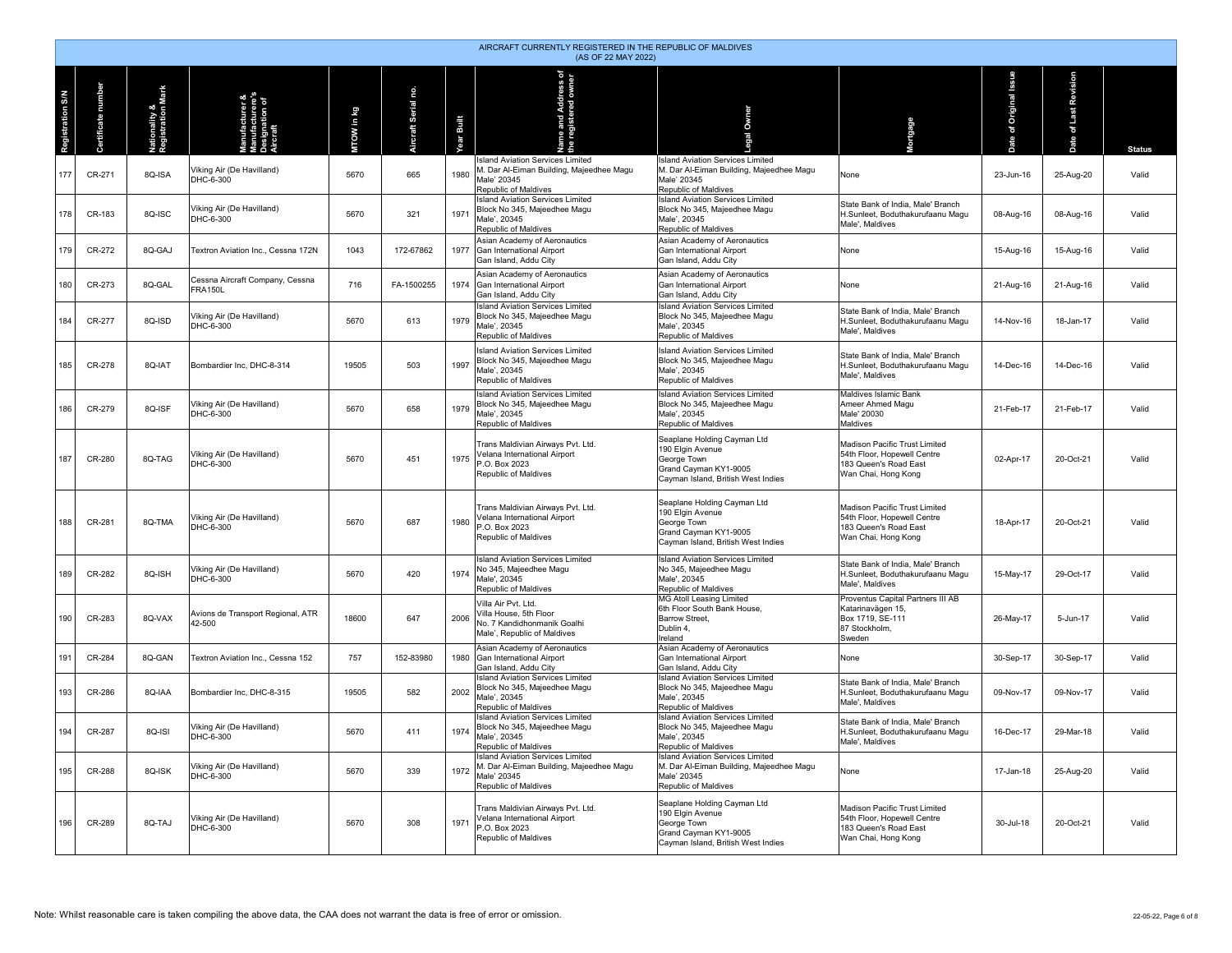|                  | AIRCRAFT CURRENTLY REGISTERED IN THE REPUBLIC OF MALDIVES<br>(AS OF 22 MAY 2022) |                                    |                                                             |            |                     |            |                                                                                                                     |                                                                                                                                             |                                                                                                                              |                             |                                |               |  |  |
|------------------|----------------------------------------------------------------------------------|------------------------------------|-------------------------------------------------------------|------------|---------------------|------------|---------------------------------------------------------------------------------------------------------------------|---------------------------------------------------------------------------------------------------------------------------------------------|------------------------------------------------------------------------------------------------------------------------------|-----------------------------|--------------------------------|---------------|--|--|
| Registration S/N | rtificate number<br>දී                                                           | Nationality &<br>Registration Mark | anufacturer &<br>anufacturere's<br>esignation of<br>ircraft | MTOW in kg | Aircraft Serial no. | Year Built | ne and Address of<br>registered owner<br>å                                                                          | gal Owner                                                                                                                                   | <b>Intgage</b>                                                                                                               | Original Issue<br>ð<br>Date | Revision<br>of Last<br>9<br>កី | <b>Status</b> |  |  |
| 197              | CR-290                                                                           | 8Q-RAY                             | Avions de Transport Regional, ATR<br>72-212A                | 23000      | 1508                |            | Manta Aviation Pvt. Ltd.<br>Kaneeru Villa (4th Floor)<br>2018 Orchid Magu<br>Male',20212<br>Republic of Maldives    | NAC Aviation 30 Limited<br>5th Floor, Bedford Place<br>Henry Street<br>Limerick,<br>Ireland                                                 | Wilmington Trust (London) Limited<br>Third Floor, 1 King's Arms Yard<br>London<br>EC2R 7AF<br>United Kingdom                 | 08-Nov-18                   | 20-Oct-20                      | Valid         |  |  |
| 198              | CR-291                                                                           | 8Q-RAZ                             | Avions de Transport Regional, ATR<br>72-212A                | 23000      | 1506                |            | Manta Aviation Pvt. Ltd.<br>Kaneeru Villa (4th Floor)<br>2018 Orchid Magu<br>Male', 20212<br>Republic of Maldives   | NAC Aviation 30 Limited<br>5th Floor, Bedford Place<br><b>Henry Street</b><br>Limerick,<br>Ireland                                          | Wilmington Trust (London) Limited<br>Third Floor, 1 King's Arms Yard<br>London<br>EC2R 7AF<br>United Kingdom                 | 12-Dec-18                   | 20-Oct-20                      | Valid         |  |  |
| 200              | CR-274                                                                           | 8Q-TAK                             | Viking Air (De Havilland)<br>DHC-6-300                      | 5670       | 655                 | 1979       | Trans Maldivian Airways Pvt. Ltd.<br>Velana International Airport<br>P.O box 2023<br>Republic of Maldives           | Landaa Giraavaru Private Limited<br>1004 AXA Centre, 151 Gloucester Road<br>Wan Chai<br>Hong Kong                                           | None                                                                                                                         | 23-Jan-19                   | 23-Jan-19                      | Valid         |  |  |
| 201              | CR-293                                                                           | 8Q-RAX                             | Avions de Transport Regional, ATR<br>72-212A                | 23000      | 1515                |            | Manta Aviation Pvt. Ltd.<br>Kaneeru Villa (4th Floor)<br>2019 Orchid Magu<br>Male', 20212<br>Republic of Maldives   | NAC Aviation 30 Limited<br>5th Floor, Bedford Place<br>Henry Street<br>Limerick,<br>Ireland                                                 | Wilmington Trust (London) Limited<br>Third Floor, 1 King's Arms Yard<br>London<br>EC2R 7AF<br>United Kingdom                 | 04-Mar-19                   | 20-Oct-20                      | Valid         |  |  |
| 202              | CR-294                                                                           | 8Q-TAL                             | Viking Air (De Havilland)<br>DHC-6-300                      | 5670       | 324                 | 1971       | Trans Maldivian Airways Pvt. Ltd.<br>Velana International Airport<br>P.O box 2023<br>Republic of Maldives           | SBI Leasing Services Co Ltd<br>Garden Tower<br>1-6-1 Roppongi, Minato City,<br>Tokyo<br>Japan                                               | None                                                                                                                         | 15-Oct-19                   | 15-Oct-19                      | Valid         |  |  |
| 203              | CR-213                                                                           | 8Q-RAC                             | Viking Air (De Havilland)<br>DHC-6-300                      | 5670       | 588                 | 1978       | Manta Aviation Pvt. Ltd.<br>Kaneeru Villa (4th Floor)<br><b>Orchid Magu</b><br>Male', 20212<br>Republic of Maldives | Kenn Borek Air Ltd.<br>808-55th Avenue NE<br>Calgary, Alberta, T2E 6Y4<br>Canada                                                            | None                                                                                                                         | 21-Oct-19                   | 25-Aug-20                      | Valid         |  |  |
| 204              | CR-297                                                                           | 8Q-VAY                             | Avions de Transport Regional, ATR<br>72-212A                | 23000      | 1588                | 2019       | Villa Air Pvt. Ltd.<br>Villa Building<br>Ibrahim Hassan Didi Magu<br>Male', Republic of Maldives                    | GOAL Verwaltungsgesellschaft mBH & Co.<br>Projekt Nr. 71 KG<br>Tölzer Strasse 15,<br>82031 Grünwald,<br>Germany                             | Airbus Bank GmbH<br>Prannerstr, 8.<br>80333 Munich<br>Germany                                                                | 31-Oct-19                   | 31-Oct-19                      | Valid         |  |  |
| 205              | CR-217                                                                           | 8Q-RAB                             | Viking Air (De Havilland)<br>DHC-6-300                      | 5670       | 454                 |            | Manta Aviation Pvt. Ltd.<br>Kaneeru Villa (4th Floor)<br>1975 Orchid Magu<br>Male', 20212<br>Republic of Maldives   | Ashe Aircraft Enterprises Ltd.<br>o/a Rocky Mountain Aircraft<br>129 MacLaurin Drive<br>Calgary, Alberta, T3Z 3S4<br>Canada                 | None                                                                                                                         | 12-Nov-19                   | 25-Aug-20                      | Valid         |  |  |
| 206              | CR-299                                                                           | 8Q-RAD                             | Viking Air (De Havilland)<br>DHC-6-300                      | 5670       | 355                 |            | Manta Aviation Pvt. Ltd.<br>Kaneeru Villa (4th Floor)<br>1973 Orchid Magu<br>Male', 20212<br>Republic of Maldives   | Ashe Aircraft Enterprises Ltd.<br>o/a Rocky Mountain Aircraft<br>129 MacLaurin Drive<br>Calgary, Alberta, T3Z 3S4<br>Canada                 | <b>ATB Financial</b><br>Eighth Avenue Place, West Tower,<br>Suite 600, 585 - 8th Avenue SW,<br>Calgary, AB T2P 1G1<br>Canada | 13-Nov-19                   | 02-Feb-21                      | Valid         |  |  |
| 207              | CR-261                                                                           | 8Q-RAA                             | Viking Air (De Havilland)<br>DHC-6-300                      | 5670       | 447                 |            | Manta Aviation Pvt. Ltd.<br>Kaneeru Villa (4th Floor)<br>1975 Orchid Magu<br>Male', 20212<br>Republic of Maldives   | Aerostar Bravo Limited<br>Vistra Corporate Services Centre<br>Wickhams Cay II, Road Town, Tortola VG 1110<br><b>British Virgin Islands</b>  | None                                                                                                                         | 18-Nov-19                   | 25-Aug-20                      | Valid         |  |  |
| 208              | CR-135                                                                           | 8Q-RAF                             | Viking Air (De Havilland)<br>DHC-6-200                      | 5670       | 226                 | 1969       | Manta Aviation Pvt. Ltd.<br>Kaneeru Villa (4th Floor)<br>Orchid Magu<br>Male', 20212<br>Republic of Maldives        | Aerostar Bravo Limited<br>Vistra Corporate Services Centre<br>Wickhams Cay II, Road Town, Tortola, VG 1110<br><b>British Virgin Islands</b> | None                                                                                                                         | 28-Nov-19                   | 25-Aug-20                      | Valid         |  |  |
| 209              | CR-295                                                                           | 8Q-RAG                             | Viking Air (De Havilland)<br>DHC-6-300                      | 5670       | 844                 |            | Manta Aviation Pvt. Ltd.<br>Kaneeru Villa (4th Floor)<br>1988 Orchid Magu<br>Male'.20212<br>Republic of Maldives    | Unity Group Ltd.<br>Lot 3, Airdrie Airport,<br>Airdrie, Alberta, T4B 2A4<br>Canada                                                          | None                                                                                                                         | 22-Dec-19                   | 25-Aug-20                      | Valid         |  |  |
| 210              | CR-296                                                                           | 8Q-TAO                             | Viking Air (De Havilland)<br>DHC-6-300                      | 5670       | 414                 | 1974       | Trans Maldivian Airways Pvt. Ltd.<br>Velana International Airport<br>P.O box 2023<br>Republic of Maldives           | SBI Leasing Services Co Ltd<br>13th Floor, Izumi Garden Tower<br>1-6-1 Roppongi, Minato City,<br>Tokyo<br>Japan                             | None                                                                                                                         | 31-Dec-19                   | 31-Dec-19                      | Valid         |  |  |
| 211              | CR-298                                                                           | 8Q-TAN                             | Viking Air (De Havilland)<br>DHC-6-300                      | 5670       | 410                 | 1974       | Trans Maldivian Airways Pvt. Ltd.<br>Velana International Airport<br>P.O box 2023<br>Republic of Maldives           | SBI Leasing Services Co Ltd<br>13th Floor, Izumi Garden Tower<br>1-6-1 Roppongi, Minato City,<br>Tokyo<br>Japan                             | None                                                                                                                         | 01-Jan-20                   | 01-Jan-20                      | Valid         |  |  |